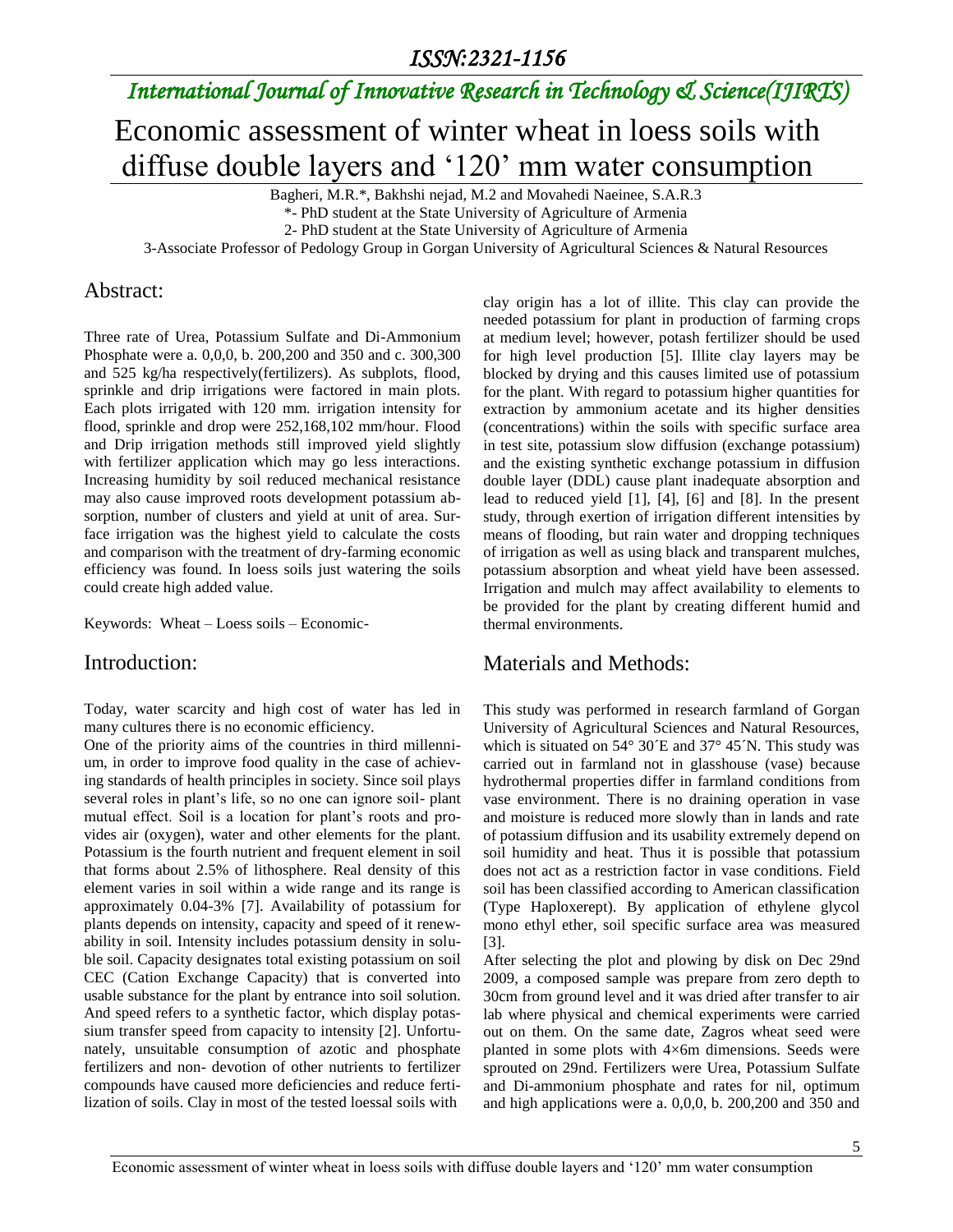# *International Journal of Innovative Research in Technology & Science(IJIRTS)*

c. 300,300 and 525 kg/ha respectively. As subplots, flood, sprinkling and drip irrigations were factored in main plots (fertilizers). Each application used 120 mm to minimize leaching and more rainfall reduced number of irrigations to three. Irrigation treatments increased potassium uptake and yield with no fertilizer application. Fertilizers also improved nutrient uptake and yield with dry land culture which may mean irrigation substitutes fertilizer application. Flood and drip irrigation methods still improved yield slightly with fertilizer application which may show some minor interactions. Nitrate leaching was not significant in the second year with lower irrigation depth.

The Zagros wheat seed in plots with  $4\times6$  m in length and width were performed. Split plot experimental design, 4 Irrigation and 3 rate of compound fertilizer. The main plots with fertilizer urea, potassium Sulphate and Di-ammonium Phosphate at a level of a: 0, 0,0, kg/ha b: 200,200 and 350 kg/hr, and c: 1.5 times of this amount, is 300, 300 and 525 kg per hectare in the 29 Dec 2009 was added to the soil. Four subplots include flood, sprinkle, drop and dry were performed. Plots were irrigated 0.75 m3 that equal 12 cm water per m2.The seeds were sown on Jan28. Specific surface was measured (132 m2/gr) [3]. The given design was carried out within completely random blocks and data analysis by SAS software and through comparison of mean data according to Fisher's Least Significant Difference (LSD) test at 5% level.

### Results and Conclusion:

Table 1- Physical and chemical properties of soil (zero to 30 cm depth)

| <b>Soil</b><br>Tex-<br>ture | Sand% | Silt% | $Clav\%$ | Nitrate-<br>ppm | Ammonium-<br>ppm | Absorbed<br>potassium<br>with the tetra-<br>phenyl Brown<br>sodium <b>ppm</b> | Organic<br>carbon<br>% $0.0$ . | <b>Nutralised</b><br>material<br>$\%$ T.N.V. | potassium<br>absorbe with<br>ammonium<br>acetate d <b>ppm</b> | phosphorus<br>absorbed<br>Ppm | saturated<br>muddy<br>acidity | EC<br>ds/m |
|-----------------------------|-------|-------|----------|-----------------|------------------|-------------------------------------------------------------------------------|--------------------------------|----------------------------------------------|---------------------------------------------------------------|-------------------------------|-------------------------------|------------|
| Si.C.                       | 10    | 56    | 34       |                 |                  | 620                                                                           | 0.96                           | 24                                           | 350                                                           |                               | $\cdot$ $\cdot$               |            |

Some physicochemical analysis results of plot at depth 0-30 cm. PH values, electrical conductivity of soil phosphorus and nitrate levels are favorable for wheat growth. Havlin work's [5], with 13 to 15 mg/kg of soil nitrate from zero to 30 cm in depth, to produce 6 tons per acre of wheat requires nitrogen and phosphorus 12 mg/kg of phosphorus fertilizer is needed. Potassium 350 mg/kg of ammonium acetate was absorbed with the things that Havlin [5] with more than 160 mg/kg of potassium fertilizer is needed. We tested the soil and clay due to particularly high levels of illite, fertilization with yield increases. Zero to 30 cm soil depth in the wheat root development is silt clay loam (Table 1).

Table 2 - Analysis of variance on yield and yield components of wheat

|                             | degrees of<br>freedom |                                         | mean square                               |                                 |                                                   |                                                  |                      |                         |                               |  |  |  |  |  |
|-----------------------------|-----------------------|-----------------------------------------|-------------------------------------------|---------------------------------|---------------------------------------------------|--------------------------------------------------|----------------------|-------------------------|-------------------------------|--|--|--|--|--|
| Changing of<br>sources      |                       | Fertile stems<br>per plant av-<br>erage | spikelets<br>per cru-<br>cible<br>average | stem<br>length<br>average<br>cm | The<br>average<br>number<br>of seeds<br>per spike | The<br>weight<br>of thou-<br>sand<br>seeds<br>gr | straw yield<br>Kg/hr | vield<br>grain<br>Kg/hr | Biologic al<br>yield Kg/hr    |  |  |  |  |  |
| <b>Block</b>                | 2                     | $0.146$ **                              | $1.0006^{ns}$                             | $75.67^{ns}$                    | $49.29***$                                        | $9.94^{ns}$                                      | $1944358$ **         | $1178600^{**}$          | 5874149                       |  |  |  |  |  |
| Treatment                   | 3                     | $2.669$ **                              | $172.78***$                               | 42.88 <sup>ns</sup>             | $101.60$ **                                       | 19.43**                                          | $11240763$ **        | $1531090^{***}$         | $20088836.\overline{07}^{**}$ |  |  |  |  |  |
| Treatment $\times$<br>block | 6                     | $0.667***$                              | $5.78^{ns}$                               | 6.78 <sup>ns</sup>              | $106.38***$                                       | $52.51***$                                       | 410293**             | 173258*                 | 213698.66**                   |  |  |  |  |  |
| Error                       | 24                    | 0.0096                                  | 6.694                                     | 47.41                           | 0.321                                             | 3.57                                             | 34222.9              | 48720.9                 | 160576.47                     |  |  |  |  |  |
| Coefficient<br>of variation |                       | 3                                       | 6.9                                       | 7.7                             | 2                                                 | 5                                                | 2                    | 5.6                     | 3.1                           |  |  |  |  |  |

Yield components of wheat based on the analysis of variance (Table 2), the average number of fertile stems, the average number of grains per spike, straw yield, total grain and straw + seed was significant at 99 percent**.**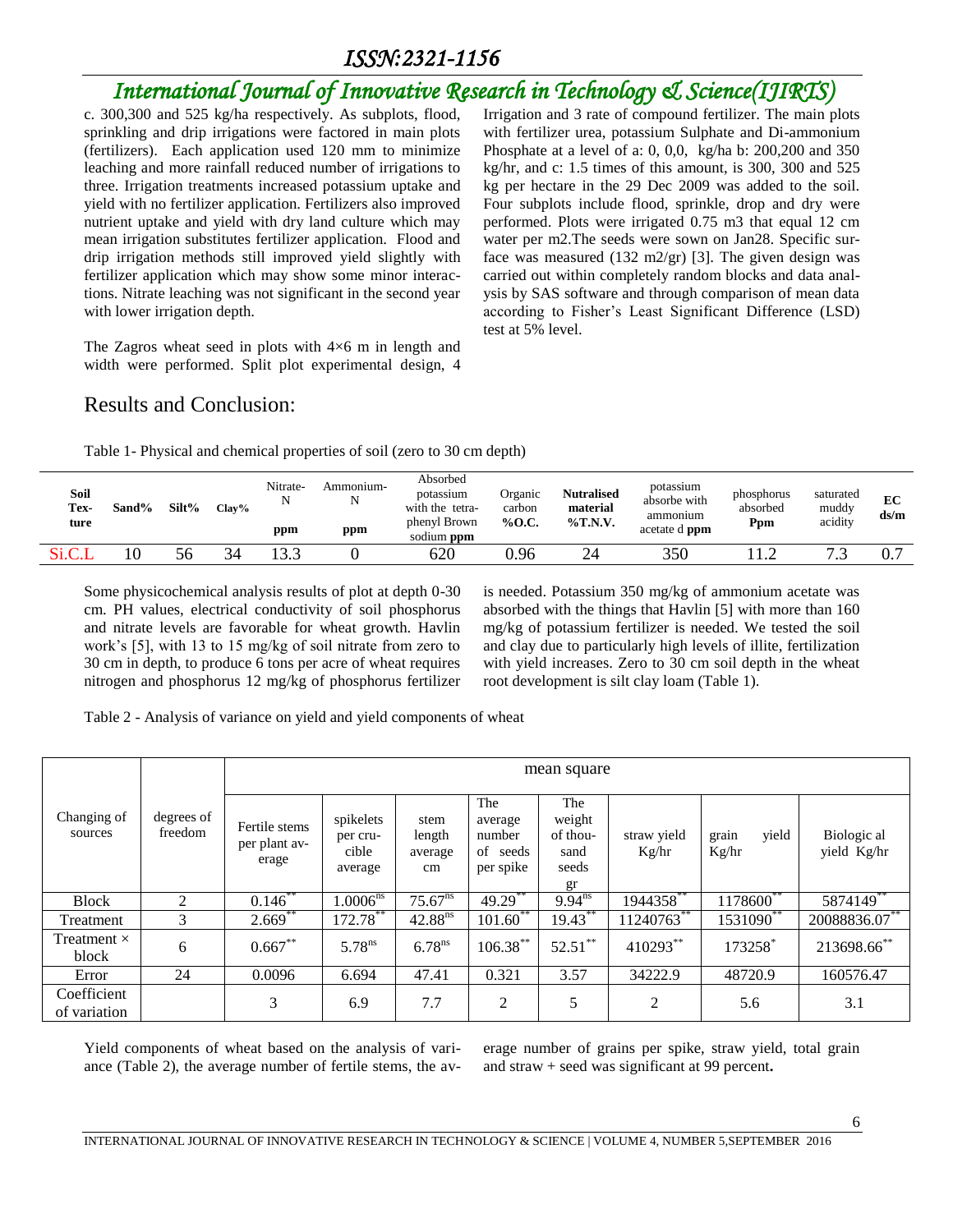# *International Journal of Innovative Research in Technology & Science(IJIRTS)*

Table 3 - Comparison of Average main effect of irrigation and fertilization on yield and yield components of wheat

| Treatment                           | Fer-<br>tile<br>stems<br>per<br>plant<br>aver-<br>age | spike-<br>let per<br>cruci-<br>ble<br>aver-<br>age | stem<br>length<br>aver-<br>age<br>cm | The<br>aver-<br>age<br>num-<br>ber of<br>seeds<br>per<br>spike | The<br>weight<br>of<br>thou-<br>sand<br>seeds<br>gr | Bio-<br>logic<br>al<br>yield<br>Kg/hr | straw<br>yield<br>Kg/hr | grain<br>yield<br>Kg/hr | Bio-<br>logic<br>al<br>yield<br>Kg/hr | Index<br>per-<br>cent<br>$\frac{0}{0}$ |
|-------------------------------------|-------------------------------------------------------|----------------------------------------------------|--------------------------------------|----------------------------------------------------------------|-----------------------------------------------------|---------------------------------------|-------------------------|-------------------------|---------------------------------------|----------------------------------------|
|                                     |                                                       |                                                    |                                      | Fertilization effect                                           |                                                     |                                       |                         |                         |                                       |                                        |
| Normal fertiliza-<br>tion(200kg/hr) | $2.78^{b}$                                            | $37.56^a$                                          | $90.16^a$                            | $27.51^{a}$                                                    | $426.93^{b}$                                        | $33.81^a$                             | 8836.6<br>h             | 4074.1<br>a             | 12910.9<br>h                          | 31.7 <sup>a</sup>                      |
| Extra fertiliza-<br>tion(300kg/hr)  | $2.75^{b}$                                            | $37.28^{a}$                                        | $89.56^{\circ}$                      | $27.35^{a}$                                                    | 461.9 <sup>a</sup>                                  | $33.67^{ab}$                          | 9347.5<br>a             | 4140.3<br>a             | 13387.9                               | 31.0 <sup>b</sup>                      |
| With out fertiliz-<br>er(control)   | $2.95^{\mathrm{a}}$                                   | $36.98^{a}$                                        | $85.54^{a}$                          | $23.92^{b}$                                                    | $442.1^{ab}$                                        | $32.17^{b}$                           | 8442.5<br>$\mathbf{c}$  | 3567.5<br>h             | $12010^{b}$                           | $29.7^\circ$                           |
|                                     |                                                       |                                                    |                                      | Irrigation                                                     |                                                     |                                       |                         |                         |                                       |                                        |
|                                     |                                                       |                                                    |                                      | Effect                                                         |                                                     |                                       |                         |                         |                                       |                                        |
| Water flooding                      | $3.126^{b}$                                           | $36.38^{b}$                                        | 87.77 <sup>a</sup>                   | $22.10^d$                                                      | 537.47<br>a                                         | $31.91^{b}$                           | 9933.3<br>a             | 4486.7<br>a             | $14420^a$                             | $31.3^{b}$                             |
| Drip irrigation                     | $3.346^{a}$                                           | $43.48^{a}$                                        | $91.11^a$                            | $25.31^{\circ}$                                                | $481.53^{b}$                                        | 34.07 <sup>a</sup>                    | 9584.4<br>h             | 3990 <sup>b</sup>       | 13574.4<br>h                          | $29.3^d$                               |
| Sprinkler                           | $2.746^{\circ}$                                       | $36.06^{b}$                                        | $85.89^{a}$                          | $27.67^b$                                                      | $401.3^{\circ}$                                     | $34.85^{\text{a}}$                    | 7522.3<br>d             | 3626.1<br>$\ddot{c}$    | 11148.3<br>d                          | $32.6^a$                               |
| Without irriga-<br>tion(dry)        | 2.103 <sup>d</sup>                                    | $33.18^c$                                          | 88.93 <sup>a</sup>                   | $29.96^a$                                                      | $354.3^{d}$                                         | $32.03^{b}$                           | 8329 <sup>c</sup>       | 3606.7<br>$\mathbf{c}$  | 11935.7<br>$\mathbf{c}$               | $30.0^\circ$                           |

According to Table 3, along with consideration of various methods of irrigation and dry farming, increased use of fertilizer increased grain yield, straw and biological yield were. This increase in yield with normal and high amounts of fertilizer to produce grain and straw was significant compared to controls. Along with consideration of all rate of fertilizer, grain, straw and biologic yield by flood irrigation was highest into other treatments .Water flooding treatment was highest yield in grain and straw but sprinkler cultivation was less than control. This may cause by less infiltration on flood irrigation and diffuse the roots and increase the absorption of element in soil. Yield of grain, straw and biologic in drip irrigation into the sprinkler and dry treatment was further.

Table 4 - Average effect of irrigation and fertilizer levels on yield and yield components

| Irrigation                 |                | no fertilizer<br>Kol.<br>Dan.<br>w.h<br>m.d.<br>m.s.<br>$37.9^{b}$<br>$20.2^{\circ}$<br>$31.1^{b}$<br>$9600^{\rm a}$<br>$4050^{\rm a}$<br>$41.2^{b}$<br>$31.5^{\circ}$<br>$33.1^{\circ}$<br>8743 <sup>b</sup><br>$3900^a$<br>$36.2^{ab}$<br>$39.5^{\circ}$<br>$24.5^{\rm b}$<br>3420 <sup>b</sup><br>$7220$ <sup>d</sup> |          |              |                   |              |                 | (equal 200 kgr/ hr of fertilizer) |                   |                |                   |                   |                      | (equal 300 kgr/ hr of fertilizer) |                  |                |                |                    |                   |                   |             |
|----------------------------|----------------|--------------------------------------------------------------------------------------------------------------------------------------------------------------------------------------------------------------------------------------------------------------------------------------------------------------------------|----------|--------------|-------------------|--------------|-----------------|-----------------------------------|-------------------|----------------|-------------------|-------------------|----------------------|-----------------------------------|------------------|----------------|----------------|--------------------|-------------------|-------------------|-------------|
| Changing of<br>sources     | m.s.b          |                                                                                                                                                                                                                                                                                                                          |          |              |                   |              | Bio.            | m.s.b                             | m.s.              | m.d.           | w.h               | Kol.              | Dan                  | Bio.                              | m.s.b            | m.s.           | m.d.           | w.h                | Kol.              | Dan.              | Bio.        |
| Water flood-<br>ing        | $3.15^{a}$     |                                                                                                                                                                                                                                                                                                                          |          |              |                   |              | $13650^{\rm a}$ | $3.1^{b}$                         | 35.7 <sup>b</sup> | $23.0^\circ$   | $32.3^{\circ}$    | $10950^{\rm a}$   | $4650$ <sup>a</sup>  | 14700 <sup>a</sup>                | $3.1^{b}$        | $35.4^{\rm b}$ | $22.9^\circ$   | $32.22^a$          | $10150^{\circ}$   | $4760^{\rm a}$    | $14910^a$   |
| Drip irriga-<br>tion       | $2.75^{\circ}$ |                                                                                                                                                                                                                                                                                                                          |          |              |                   |              | $12643^b$       | 3.6 <sup>a</sup>                  | 44.8 <sup>a</sup> | $22.2^{\circ}$ | $34.6^{\circ}$    | $9980^{\circ}$    | $3950^{b}$           | $13930^a$                         | 3.6 <sup>a</sup> | $44.4^a$       | $22.1^\circ$   | 34.47 <sup>a</sup> | $10030^a$         | 4120 <sup>b</sup> | $14150^a$   |
| Sprinkler                  | $3.20^a$       |                                                                                                                                                                                                                                                                                                                          |          |              |                   |              | $10640^\circ$   | $2.5^{\circ}$                     | $36.1^{\circ}$    | $29.3^{b}$     | $32.5^{\circ}$    | $7096^{\rm b}$    | $3746^b$             | $10843^{\circ}$                   | $2.5^{\circ}$    | $35.8^{b}$     | $29.1^{\rm b}$ | $32.46^{\circ}$    | 8250 <sup>b</sup> | $3711^b$          | $11961^b$   |
| Without<br>irrigation(dry) | $2.73^{a}$     | $32.6^{\rm b}$                                                                                                                                                                                                                                                                                                           | $19.4^d$ | $24.8^\circ$ | 8207 <sup>c</sup> | $2900^\circ$ | $11107^{\circ}$ | 1.8 <sup>d</sup>                  | $33.6^{b}$        | $35.3^{a}$     | 35.6 <sup>a</sup> | 8220 <sup>b</sup> | $3950$ <sup>ab</sup> | $12170^{b}$                       | 7 <sup>d</sup>   | $33.3^{b}$     | $35.1^a$       | $35.55^{\circ}$    | 8560 <sup>b</sup> | 3970 <sup>b</sup> | $12530^{b}$ |

(m.s.b.) mean of fertile stem (m.s.) mean of spikelet (m.d.) mean of grains in spike (w.h.) weight of one thousand grains (kol) yield straw (dan.) grain yield (bio.) biological yield

According to Table 4, yield without fertilizer significantly has increased in all irrigation treatments than the rainfed plat. With normal and high amount of fertilizer, yield in dry farming was respectively 2900, 3950 and 3970 kg /hr.

Therefore, irrigation is likely to increase nutrient uptake and grain yield can be increased. With sprinkler irrigation, grain yield without fertilization with conventional fertilizer and manure are respectively 3420, 3746 and 3711 kg /hr with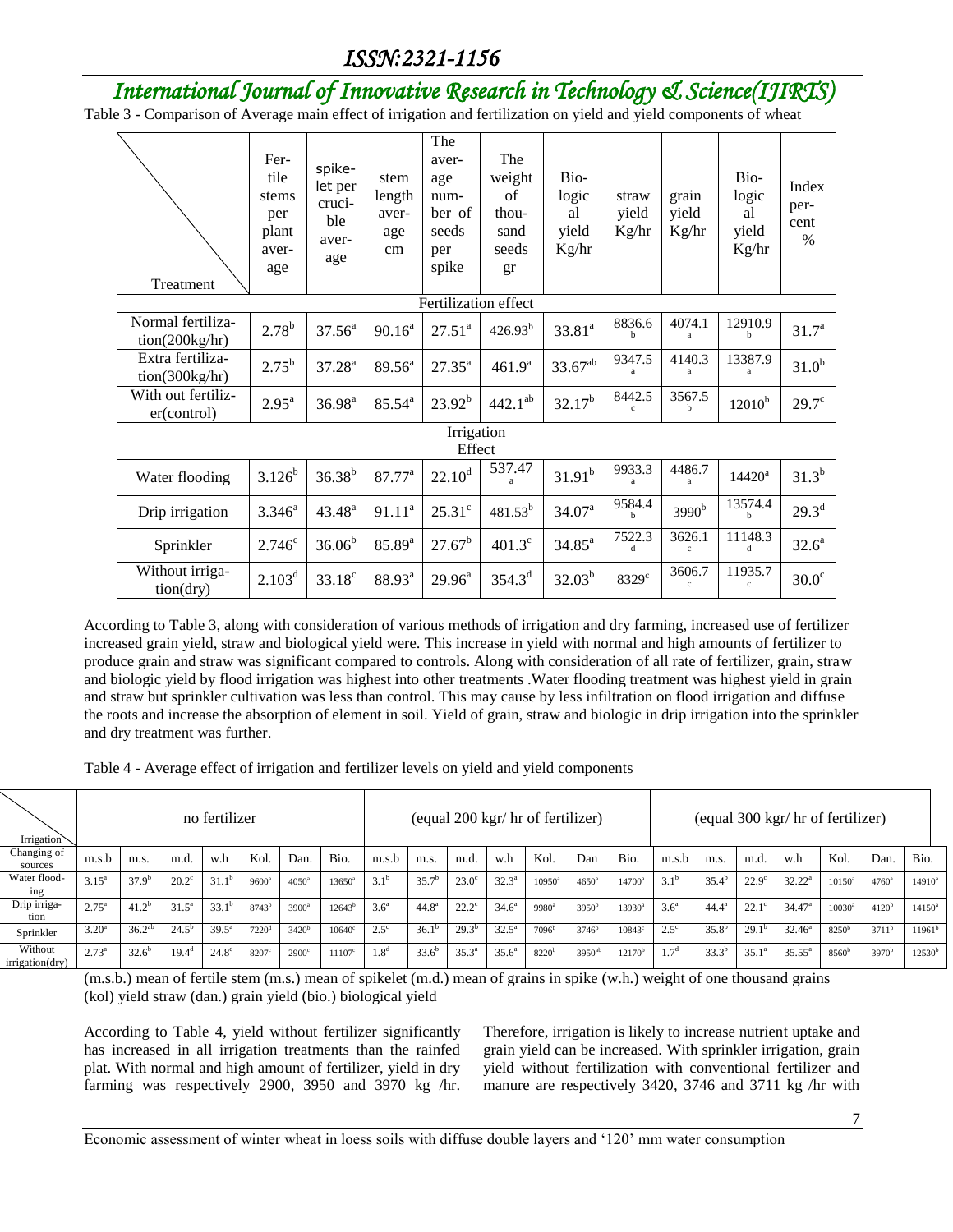# *International Journal of Innovative Research in Technology & Science(IJIRTS)*

irrigation and flooding, respectively, 4050, 4650 and 4760 kg /hr respectively. The importance of irrigation to increase yield in terms of fertilization is very significant. Regard to low access the yield by using fertilizer especially in irrigations plats it seems other mutual effect such as potassium diffusion and azote massive movement may be occurred. Beside the massive movement of elements and potassium diffusion, root developing and spread may cause in absorption and increment in the grain yield. More increase in yield was got only in irrigation treatment except sprinkle. With flood irrigation even without fertilizer, grain and biological yield had increased significantly. With a drop of water with the least expected and most of the washing water are nitrates. At harvest, the soil nitrate concentration with dry farming and irrigation methods of flooding and the drop was lower.

|  | Table 5 Comparison of costs (no fertilizer) |
|--|---------------------------------------------|
|  |                                             |

| treatment                    |                        | Seed                                 |                          | Residu-                                |                                      |                                |                                     |                            |                             |                      |                |                                |                                      |
|------------------------------|------------------------|--------------------------------------|--------------------------|----------------------------------------|--------------------------------------|--------------------------------|-------------------------------------|----------------------------|-----------------------------|----------------------|----------------|--------------------------------|--------------------------------------|
|                              |                        | income<br>) In thousands             |                          | al in-<br>come<br>In thousands         |                                      |                                |                                     |                            | In thousands of rials (     |                      |                | The dif-<br>ference<br>between | Treatment<br>difference<br>of treat- |
|                              | Seed<br>Yield<br>Kg/hr | Kg<br>Seed<br>10,000<br><b>Rials</b> | Chaffs<br>Yield<br>Kg/hr | <b>Straw Kg</b><br>500<br><b>Rials</b> | Land<br>clear-<br>ing100<br>$\theta$ | G<br>ro<br>un<br>d<br>re<br>nt | Water<br>pric-<br>ing60<br>$\Omega$ | Seed<br>buy-<br>ing<br>100 | ferti-<br>lizer<br>$\theta$ | Work-<br>ing<br>6000 | Equip-<br>ment | income<br>and ex-<br>penses    | ment dry-<br>farming                 |
| Water flood-<br>ing          | 4050a                  | 40500                                | 9600a                    | 480                                    | 1000                                 | $\sim$                         | 600                                 | 100                        | $\theta$                    | 6000                 | 2000           | 31280                          | 8970                                 |
| Drip irriga-<br>tion         | 3900a                  | 39000                                | 8743b                    | 437                                    | 1000                                 | $\overline{a}$                 | 600                                 | 100                        | $\theta$                    | 6000                 | 20000          | 11737                          | $-10573$                             |
| Sprinkler                    | 3420b                  | 34200                                | 7220d                    | 361                                    | 1000                                 | $\sim$                         | 600                                 | 100                        | $\theta$                    | 6000                 | 5000           | 21861                          | $-449$                               |
| Without irri-<br>gation(dry) | 2900c                  | 29000                                | 8207c                    | 410                                    | 1000                                 | $\blacksquare$                 | $\overline{\phantom{0}}$            | 100                        | $\boldsymbol{0}$            | 6000                 | $\Omega$       | 22310                          | $\overline{0}$                       |

#### Table 6 Comparison of costs (200 Kg/hr fertilizer)

| treatment                    |                        | Seed                              |                          | Residu-                                |                                      |                                |                                     | Costs                      |                        |                      |                | The                  | Treatment            |
|------------------------------|------------------------|-----------------------------------|--------------------------|----------------------------------------|--------------------------------------|--------------------------------|-------------------------------------|----------------------------|------------------------|----------------------|----------------|----------------------|----------------------|
|                              |                        | <i>n</i> come                     |                          | al in-                                 |                                      |                                | differ-                             | difference                 |                        |                      |                |                      |                      |
|                              |                        | ) In thou-<br>sands (             |                          | come                                   |                                      |                                |                                     |                            |                        |                      |                | ence                 | of treat-            |
|                              |                        |                                   |                          | In thousands                           |                                      |                                |                                     |                            |                        |                      |                | between<br>income    | ment dry-<br>farming |
|                              | Seed<br>Yield<br>Kg/hr | Seed Kg<br>10,000<br><b>Rials</b> | Chaffs<br>Yield<br>Kg/hr | <b>Straw Kg</b><br>500<br><b>Rials</b> | Land<br>clear-<br>ing100<br>$\theta$ | G<br>ro<br>un<br>d<br>re<br>nt | Water<br>pric-<br>ing60<br>$\Omega$ | Seed<br>buy-<br>ing<br>100 | ferti-<br>lizer<br>200 | Work-<br>ing<br>6000 | Equip-<br>ment | and<br>expens-<br>es |                      |
| Water flood-<br>ing          | 4650a                  | 46500                             | 10950a                   | 547                                    | 1000                                 | $\sim$                         | 600                                 | 100                        | 200                    | 6000                 | 2000           | 37147                | 4536                 |
| Drip irriga-<br>tion         | 3950b                  | 39500                             | 9980a                    | 499                                    | 1000                                 | $\overline{\phantom{a}}$       | 600                                 | 100                        | 200                    | 6000                 | 5000           | 27099                | $-5512$              |
| Sprinkler                    | 3746b                  | 37460                             | 7096b                    | 354                                    | 1000                                 | $\sim$                         | 600                                 | 100                        | 200                    | 6000                 | 20000          | 9914                 | $-22697$             |
| Without irri-<br>gation(dry) | 3950ab                 | 39500                             | 8220b                    | 411                                    | 1000                                 | $\sim$                         | $\overline{\phantom{a}}$            | 100                        | 200                    | 6000                 | $\Omega$       | 32611                | $\overline{0}$       |